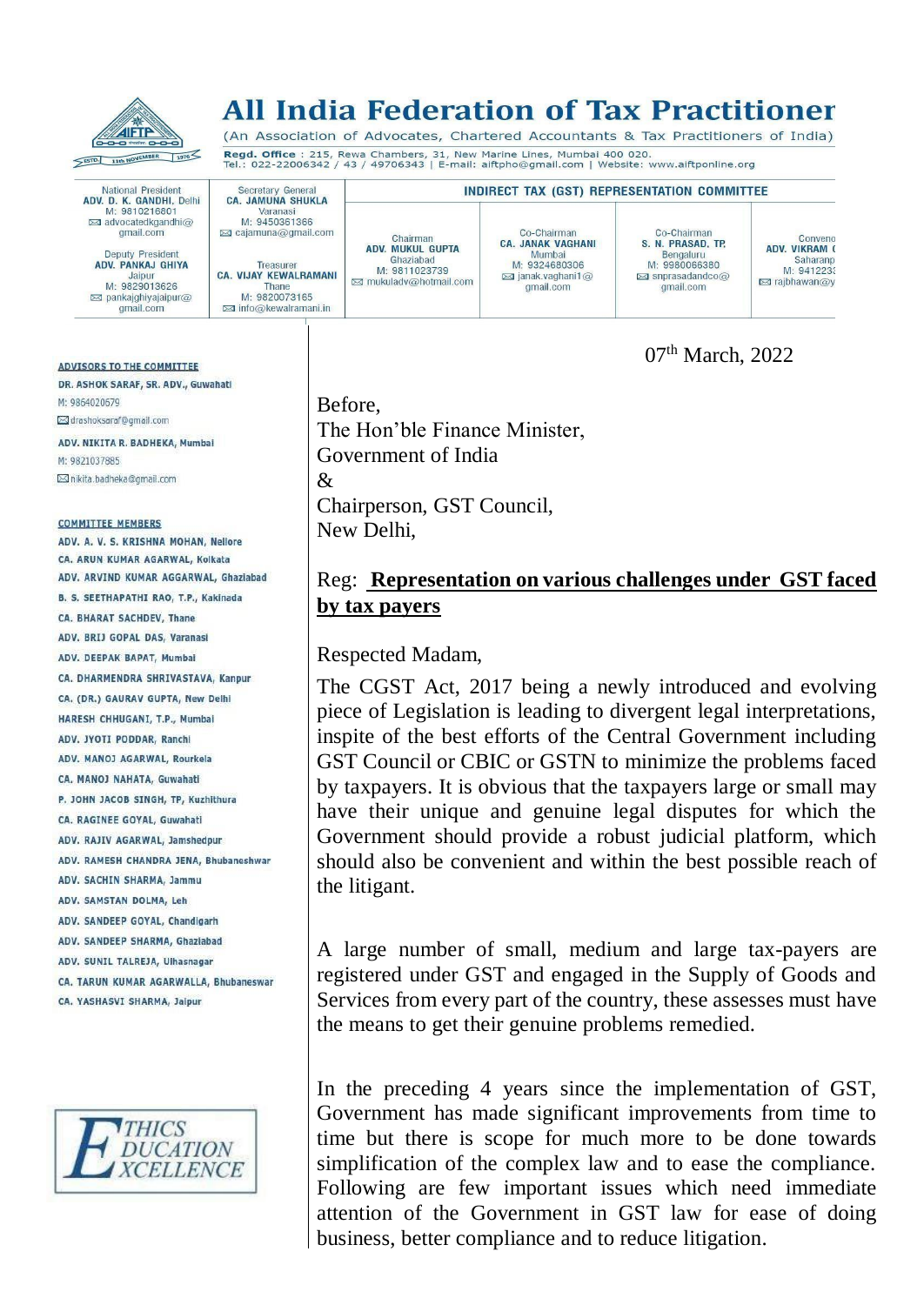A large number of small, medium and large tax-payers are registered under GST and engaged in the Supply of Goods and Services from every part of the country, these assesses must have the means to get their genuine problems remedied.

In the preceding 4 years since the implementation of GST, Government has made significant improvements from time to time but there is scope for much more to be done towards simplification of the complex law and to ease the compliance. Following are few important issues which need immediate attention of the Government in GST law for ease of doing business, better compliance and to reduce litigation.

'Simplicity, Clarity and Transparency' are essential elements of a good system of collection of Indirect Tax.

## **1. CONCEPT OF** *MENS REA* **SHALL BE PRESENT IN CHAPTER 19 (OFFENCES AND PENALTIES) OF THE CGST ACT**

It is submitted that in the developing economy like India, the environment shall be business friendly so that there shall be maximum compliances so that tax collection could also be maximised. In the whole scenario it is obvious that there would be some lapses on behalf of the tax payer which could be innocent and *bona fide* in nature. Therefore it is important that any kind of lapses and procedural infirmities shall not be branded as offence and the tax payer shall not be penalized under such kind of situation unless and until the taxpayer bears 'guilty mindset'.

It is relevant herein to submit that Section 126 of the CGST Act, 2017, provides certain factors to be kept in mind by the officer while imposing penalty. The relevant provision is as under:

*126. General disciplines related to penalty.— (1) No officer under this Act shall impose any penalty for minor breaches of tax regulations or procedural requirements and in particular, any omission or mistake in documentation which is easily rectifiable and made without fraudulent intent or gross negligence.* 

*Explanation.––For the purpose of this sub-section,––*

*(a) a breach shall be considered a ‗minor breach' if the amount of tax involved is less than five thousand rupees;* 

*(b) an omission or mistake in documentation shall be considered to be easily rectifiable if the same is an error apparent on the face of record.* 

*(2) The penalty imposed under this Act shall depend on the facts and circumstances of each case and shall be commensurate with the degree and severity of the breach.* 

*(3) No penalty shall be imposed on any person without giving him an opportunity of being heard.* 

*(4) The officer under this Act shall while imposing penalty in an order for a breach of any law, regulation or procedural requirement, specify the nature of the breach and the applicable law, regulation or procedure under which the amount of penalty for the breach has been specified.*

*(5) When a person voluntarily discloses to an officer under this Act the circumstances of a breach of the tax law, regulation or procedural requirement prior to the discovery of the breach by the officer under this Act, the proper officer may consider this fact as a mitigating factor when quantifying a penalty for that person.* 

*(6) The provisions of this section shall not apply in such cases where the penalty specified under this Act is either a fixed sum or expressed as a fixed percentage.*

On perusal of above, it could be said that the provision shall be more tax payer friendly as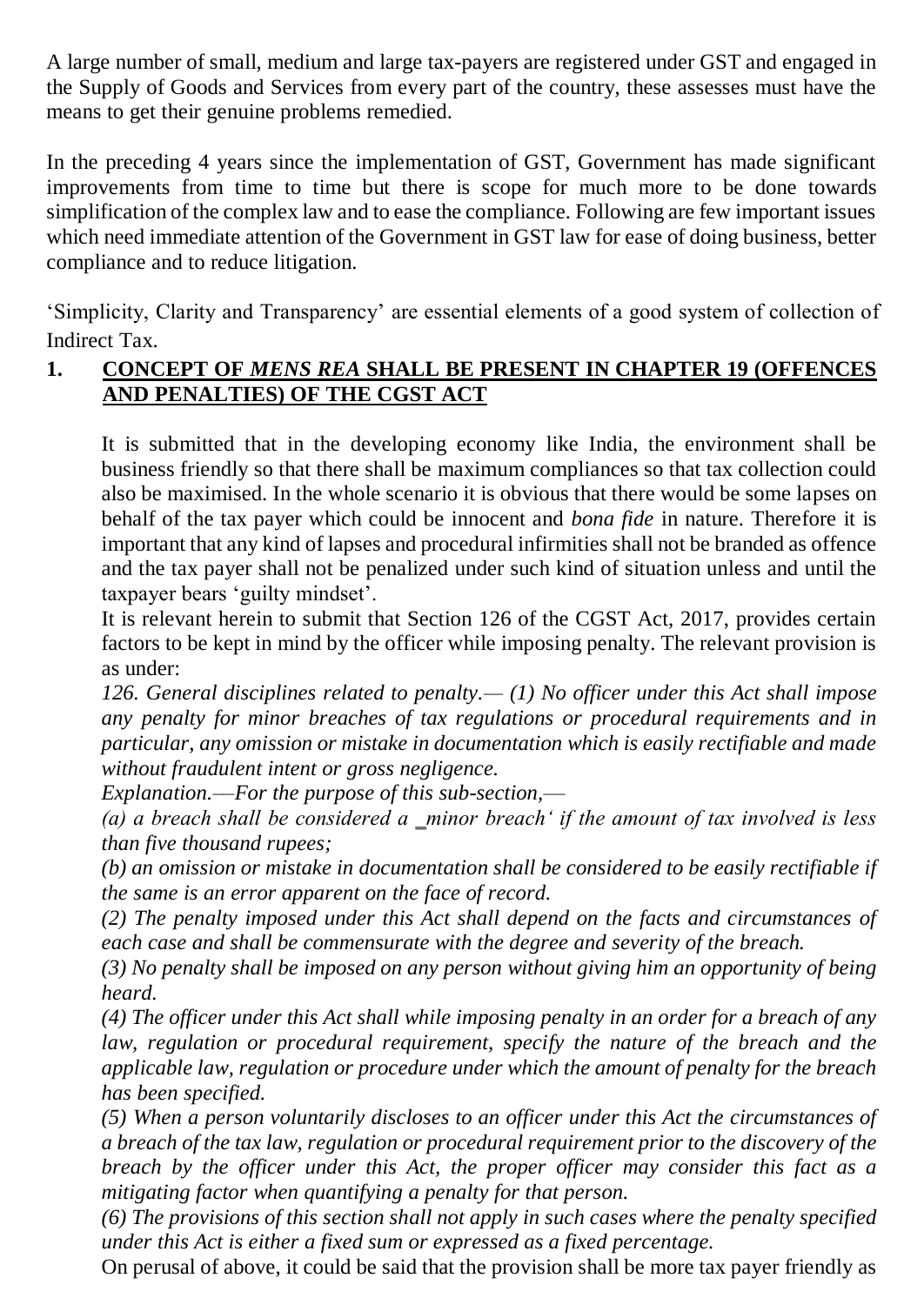this provision has provided discretionary powers to the officer to determine that whether the penalty should be imposed or not, but Demand Notices are being issued to the dealers who are innocent buyers and due to the fraudulent activities of the seller, the entire chain of dealers are being targeted and are harassed by issuing Demand Notices.

For example, if the transaction is verifiable from Invoices and Returns, and then if the situation arises that seller is not traceable, then still entire dealer chain is harassed. As per the said provision officers are having full power to determine penalty and could make any person offender. The said provision shall be inconsonance with Section 122(1A) which reads as under:

*(1A) Any person who retains the benefit of a transaction covered under clauses (i), (ii), (vii) or clause (ix) of sub-section (1) and at whose instance such transaction is conducted, shall be liable to a penalty of an amount equivalent to the tax evaded or input tax credit availed of or passed on.*

Reference is also invited to the opening words of the provision of Section 132(1) of the CGST Act, 2017 which reads as under:

*(1) Whoever commits, or causes to commit and retain the benefits arising out of, any of the following offences:* 

As per the said provisions, the person who have retained the benefit or who have caused and triggered some unscrupulous activity for retaining benefit shall only be penalized and not the whole dealer chain. Therefore, reference of Sections 122(1A) and Section 132(1) shall be there in Section 126 and all three provisions shall be read conjunctively.

Further, it is submitted that it is important to read and interpret the provisions of the GST Act with respect to the scope for *mens rea.* A person should be punished for deliberate defiance of law, rather than something which didn't do intentionally or something which happened accidently etc. The provisions containing words like 'voluntarily', 'intentionally', 'negligently', 'knowingly', fraudulently', 'dishonestly', 'rashly', 'omits', 'without lawful authority' etc. are words which clearly depicts the role of *mens rea*. Situations where 'misrepresentation' is clear, involves considering *mens rea.* As said, "The existence of *mens rea* as an essential ingredient of an offence has to be made out by the construction of the statute".

Thus provisions under CGST ACT or SGST ACT like section 122, where in sub section 1 clause (i) embodies words like "issues false invoices" or in clause (viii) "fraudulently obtains refund" or in clause (x) "falsifies or substitutes financial records with an intention to evade tax" or clause (xii) "furnishes any false information" or clause (xvii) "furnishes false information" or sub section (2) clause (b) says "for reason of fraud or wilful misstatement" are enacted where *mens rea* becomes necessary element.

Similarly, under Section 130 it is prescribed that the goods are liable for confiscation where the transaction "Contravenes any provisions of the Act/Rules with the intention of evading payment of tax".

"For the purpose of Section 129(1) of the Act, it is not only necessary for the revenue to establish that there is a technical violation of the Act and/or the Rules framed thereunder but that such a violation has a revenue impact inasmuch as the revenue is burdened to specifically allege and establish that the alleged violation of the Act and/or the Rules, as may be alleged, has been caused by the assessee with intention to evade payment of tax". On perusal of the above examples of the provisions of Chapter 19 of the CGST Act, it is submitted that the provisions under Chapter 19 of the CGST Act, 2017 shall have the concept of *mens rea* so that only guilty mind could be punished and penalized.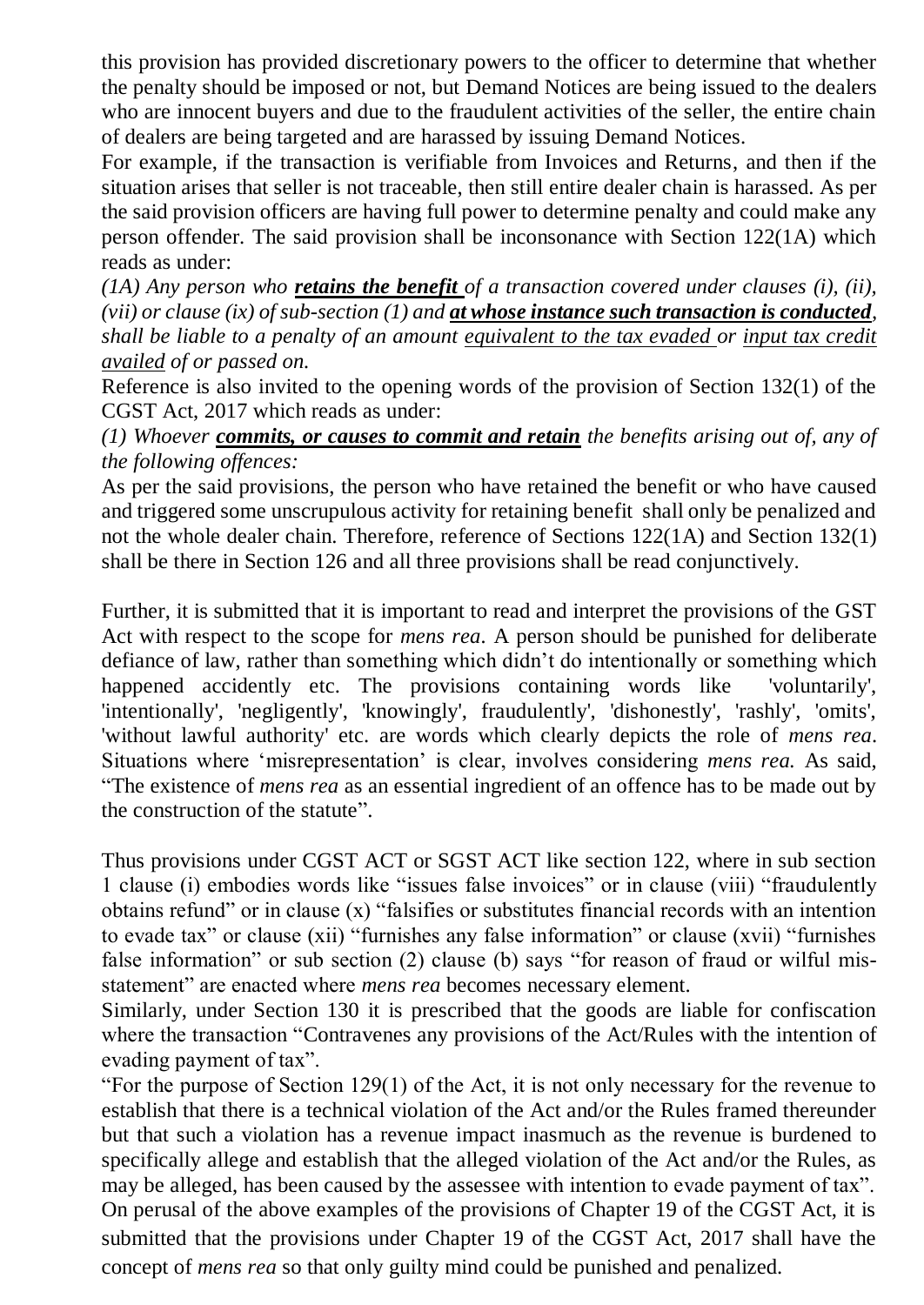### **2. CONSTITUTION OF GST APPELLATE TRIBUNALS**

The CGST Act 2017 being a newly introduced and evolving piece of Legislation is leading to divergent legal interpretations, inspite of the best efforts of the Central Government including GST Council or the State Governments or CBIC or GSTN to minimize the litigation. It is obvious that the tax-payers large or small may have their unique and genuine legal disputes for which the Government should provide a robust judicial platform, which should also be convenient and within the best possible reach of the litigant. The *'SULABH NAYAYA'* is the right principle for dispensation of justice.

A large number of small, medium and large tax-payers are registered under GST and engaged in the Supply of Goods and Services from every part of the country, these assesses must have the means to get their genuine legal issues remedied from the bench of the GSTAT Tribunal as envisaged in the GST law.

It is important to note that the 'Proper Officers' or 'Jurisdictional Officers' of CGST and SGST had already started scrutinizing the monthly return and now conducting 'Tax Audit' for the Financial Year 2017-18, 2018-19 and 2019-20 as the Annual Return had already been filed. Goods under transport are also being detained/seized by Mobile Squads and large amount of securities/penalties are being demanded; further many issues are cropping up from scrutiny and audits which needs remedial judicial actions after detailed analysis of the facts as provided under the law.

In spite of the provision of a special court (Tribunal) i.e. GSTAT in the GST law the genuine assessees/taxpayers were presently forced to approach Hon'ble High Court's which is undesirably creating pressure on the constitutional courts.

In light of the above, we would like to submit certain points of consideration for your good-self which are as follows:

#### **a) Justice at Door-Steps**

The biggest hindrance that assesse is facing is the lack of proper judicial forum like Tribunal in this nascent stage of GST law, due to which many of the provisions are still unclear to the Revenue as well as the Assessee. Therefore, due to lack of understanding of the legal provisions, the assesse has to suffer a lot as for each petty issue the assesse has to file Writ Petition in Hon'ble High Courts. It is submitted that filing of Writ Petition is not viable alternative and also an expensive task, the assessee has to bear lot of expenses during the whole proceedings for getting justice, which is nothing but harassment to the assessee. Due to absence of GST Tribunals the scheme of *"Justice at Door-Steps"* is being violated.

#### **b)Interpretation**

It is submitted that by not establishing the Benches of GSTAT, the confusion among the Assessee and the Revenue gravely exists as proper interpretation of provisions based on the facts of unique circumstances are not available with any of them, which is resulting in lot of misinterpretation by the Revenue and due to which Assessee has to suffer creating a bad effect on the business environment.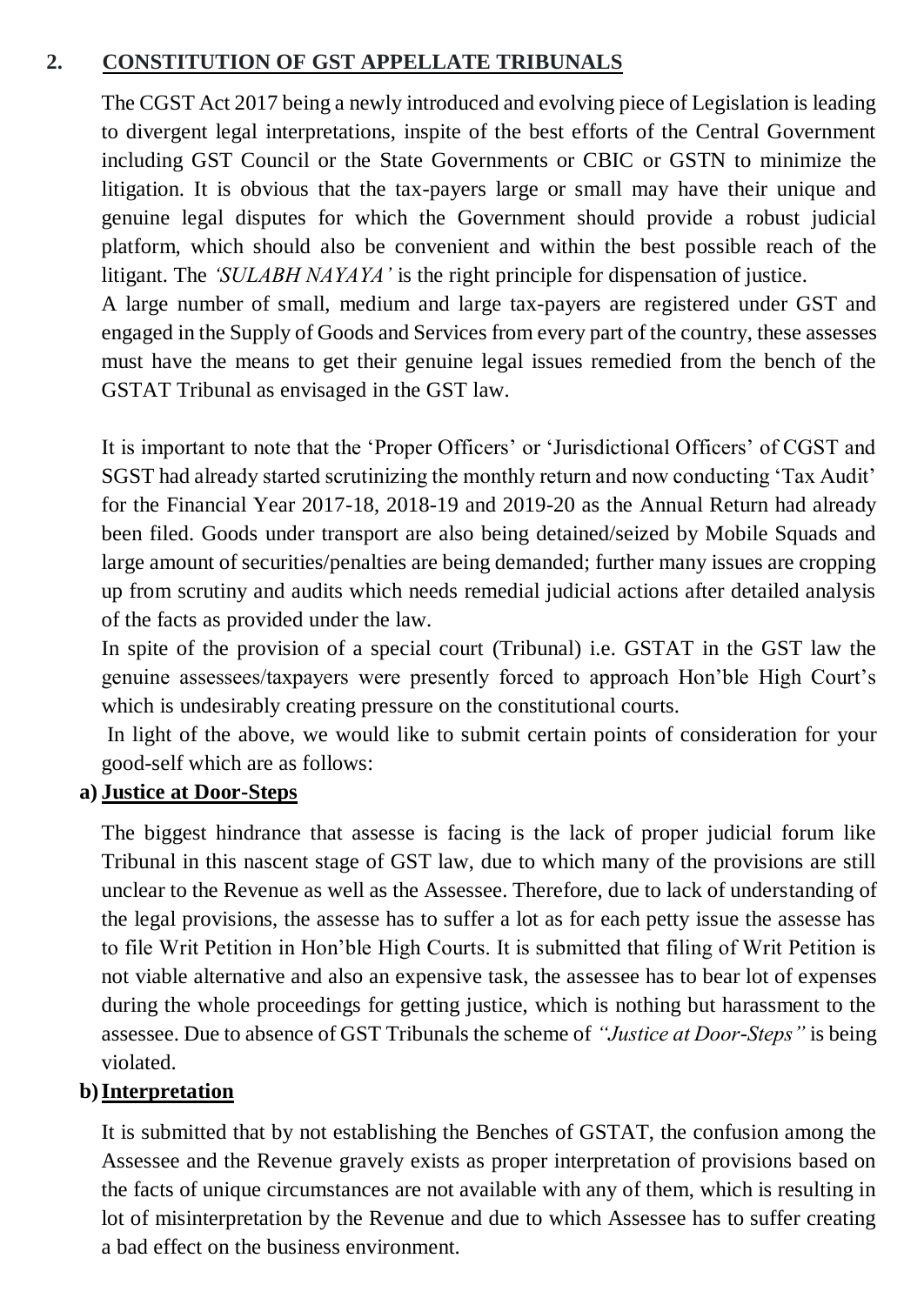# **c) Blocking of amount for both the Assessee and Revenue is not good for Economic Recovery**

It is submitted that due to non-formation of GST Tribunal, large number of the  $2<sup>nd</sup>$  Appeals have been piled up for adjudication which would result into the huge pendency of Appeals before the Tribunals when it would come into the existence. Delay in adjudication of Appeals is resulting in unreasonable blockage of funds which is creating difficulties for both the Assessee as well as the Revenue.

It is relevant herein to state that our Country have just seen the second wave of Covid-19 which was disastrous for our Economy. Therefore, for the fast revival the concrete steps should be taken in creation of the Benches of GSTAT so that there could be no blockage of precious money due to the pendency of cases.

#### **d)Assessee forced to pay Tax which sets Wrong Precedent**

It is submitted that due to non-formation of Tribunals, the assessee sometimes ends-up pay Tax under protest which sets wrong precedent for the coming financial years as well as for other Assesses. This is nothing but harassment for the genuine taxpayers of the Nation and miscarriage of Justice. If this continues then the law would lose its credibility and the concept of *'Good and Simple Tax'* would remain on papers only. There should be a **Rule of Law** for GST in this developed business society of this great democratic country.

# **3. RESTRUCTURING OF THE AUTHORITY FOR ADVANCE RULING BY APPOINTING SENIOR OFFICERS WHO CAN WORK INDEPANDENTLY & FAIRLY**

Chapter 17, Section 95 to 106 of the Central Goods and Service Tax Act, 2017 mentions about the provisions pertaining to **Advance Rulings**. The present system & orders for Advance Rulings have created lots of controversy and hysteria among the tax-payers as most of the Advance Rulings are not fairly adjudicated. The reasons for restructuring of the Authority for Advance Rulings are as under:

- a) The Authority for Advance Ruling and Appellate Authority for Advance Ruling should be presided over by a senior officer and not a mid-level officer from GST Departments. There is no provision of any Advocate or a Retired Judge to preside over the Authority, there should be a third member who must be from judicial back-ground. Due to lack of judicial frame of mind most of the Orders till now are pro–Revenue, which defeats the basic purpose of Advance Ruling.
- b) Since there is no provision of appeal before Tribunal after the Order of Appellate Authority for Advance Ruling with-in GST Law, due to which Assesses have to move to Hon'ble High Courts under Article 226 of the Constitution of India which is again a lengthy and costly procedure for many taxpayers. Further, the Advance Ruling being analysed directly by the Hon'ble High Court's they should be pronounced with utmost care and maintaining very high quality of Judicial Analysis.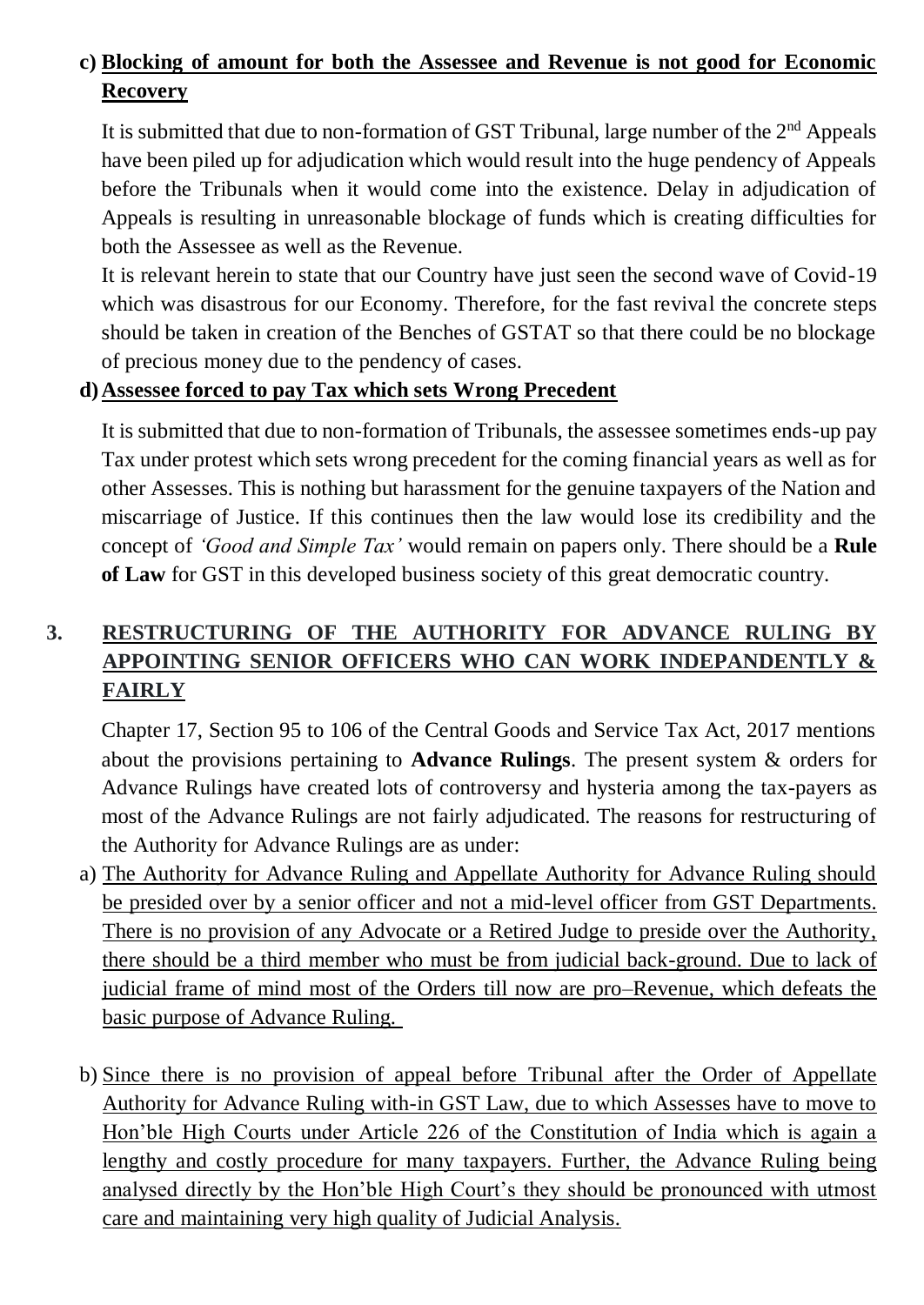- c) Lack of valid reasoning in most of the orders presently passed by the Authority or Appellate Authority has created hysteria among taxpayers, as many of taxpayers as well officers in general wrongly consider Advance Ruling as a judicial precedent, while the Advance Ruling infact only binds the Applicant to the Advance Rulings.
- d) Under section 103(2) it is provided that:

*Section 103 (2) The advance ruling referred to in sub-section (1) shall be binding unless the law, facts or circumstances supporting the original advance ruling have changed.*

It is submitted that it is unclear that what is the meaning of *change in law*. Suppose, if there is a conflicting Judgment of two High Courts pronounced after the Advance Ruling on a specific issue, then can the favourable Order to the applicant assessee could be considered as change in law. Or if the Hon'ble Supreme Court pronounce the order on the issue which is beneficial to the assessee in some different case, then whether it would be considered as change in law or only legislative amendment would be considered as change in law.

# **4. DENIAL OF ITC TO THE RECIPIENT UNDER SECTION 16(2)(c) OF THE CGST ACT, 2017 AND PROPOSED AMENDMENTS BY FINANCE BILL, 2022**

Section  $16(2)(c)$  seems to be in violation of Articles 14,  $19(1)(g)$  and 300A of the Constitution of India. This provision provides that a registered dealer would be eligible for claiming input tax credit on the goods purchased on the condition that subject to the provisions of Sections 41 and 43A of the Act, the tax charged in respect of such supply has been actually paid to the Government, either in cash or through utilization of input tax credit admissible in respect of such supply.

As per Statement of Objects and Reasons of the "The Constitution (One Hundred & Twenty-Second Amendment) Bill, 2014", the main intention behind was to remove cascading effects of taxes.

It is submitted that, after having paid CGST on the purchases made from a registered dealer, the petitioner thereafter has no control over the seller to ensure that such tax is deposited with the Government as is statutory obligation of the seller. Denying input tax credit to the purchaser on such purchases on which the inward supplier has already paid tax is not reasonable on the ground that the selling/outward supply had not deposited the tax with the Government, reversal of ITC or creation of demand on the purchaser/inward supplier would constitute double taxation and it would be detrimental to the honest taxpayers.

The Hon'ble Supreme Court in the case of **K.T. Plantation Pvt. Ltd. & Anr vs State Of Karnataka, Civil Appeal No.6520 Of 2003,** have clearly interpreted that deprivation from property could only be for the public purpose and under the provision of Section 16(4) of the Act, the attempt made to deprive of the property in the form of ITC does not seem at all in any of the public purposes. Further, if Article 300A is not effective then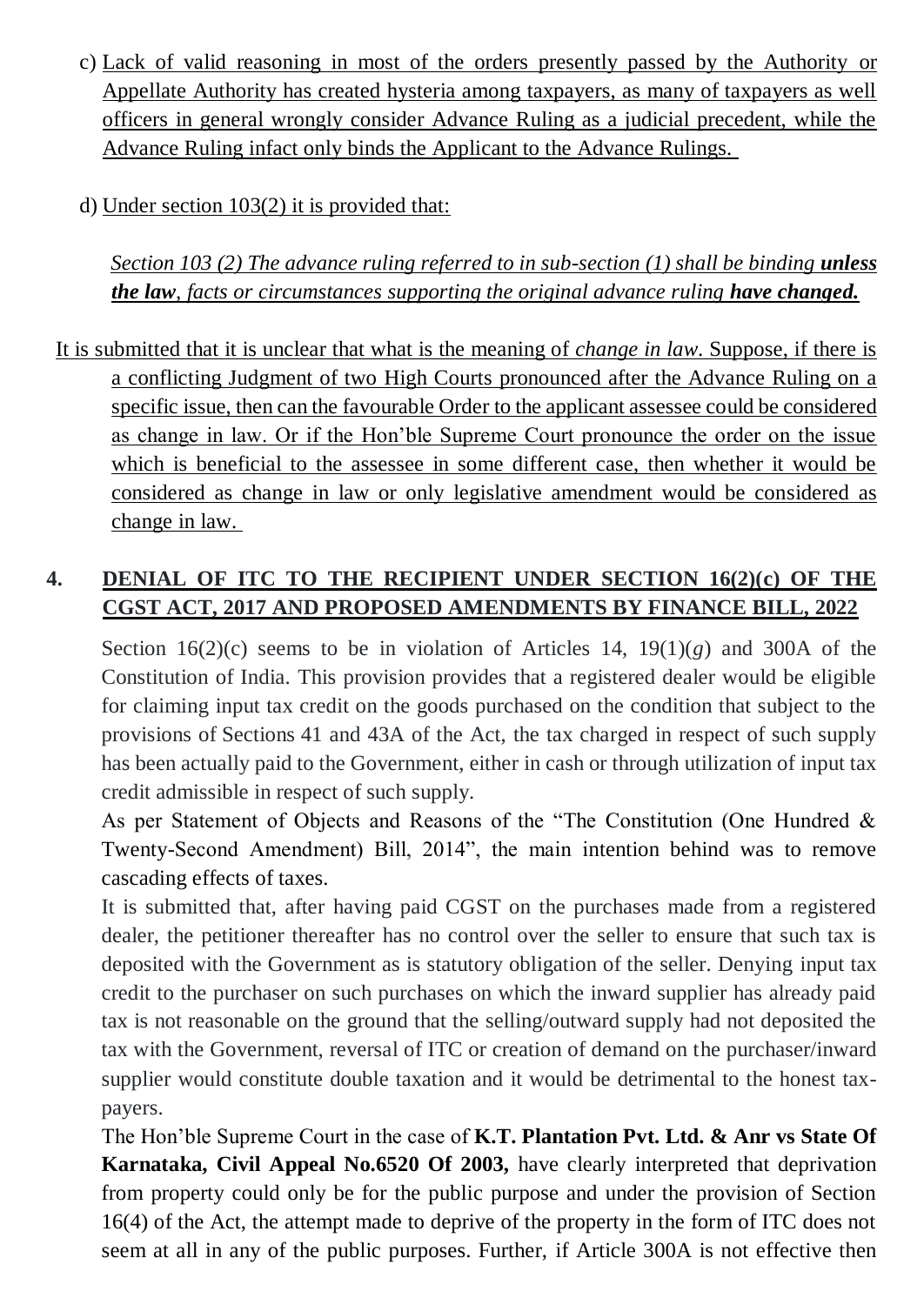deprivation of property could cause serious impact in economy as foreign investments could be get effected due to it. Similarly, where the amount of Credit is huge and that got stuck up due to the provision of Section  $16(2)(c)$  of the Act, then huge loss would have to be faced by the Assessees in which there could be foreign Companies as well. This all could also result into the dilution of the programme of "Make in India" and "*Aatmanirbhar Bharat*".

On basis of the above, it is submitted that Section 16(2)(c) of the Act shall be omitted from the Act or the necessary amendments could be made.

Further by virtue of Amendment by Clause 99 of Finance Bill 2022 in Section 16 of CGST Act, 2017 through Finance Bill, 2022, introduction and insertion of new Clause (ba) an additional condition for availment of ITC u/s 16(2) has been introduced which is further against the 'principal of seamless credit' as strongly propagated in the beginning by this Government, now ITC can be availed only if the same is not restricted in auto-populated GSTR-2B as communicated to the registered person under newly introduced Section 38. Here, it is important to keep in mind that newly envisaged GSTR-2B shall provide eligible and ineligible Input Tax Credit for each month similar to GSTR-2A, but ITC in GSTR-2B remains constant or unchanged for some specified period of time. Through introduction of this clause a situation may arise that claim of ITC by the taxpayer may be restricted even when the ITC is otherwise legally eligible according to unique or specific facts and documentation but the same may be restricted by the Common Portal in auto-generated GSTR-2B based on the digital logic generally applied in the software as there is no opportunity of application of law by human brain to the specific facts and circumstances of the unique transaction.

Combined reading of newly inserted clause (ba) of subsection (2) of Section 16 with clause (aa) of the same subsection (2) of Section 16 which was made applicable w.e.f. 1st January, 2022 gives the total effect of new restrictions on ITC, thus it is an interplay of multiple clauses as well as multiple sections of the CGST Act under which the amount of ITC is closely scrutinised as per conditions and restrictions provided therein. This will certainly be an ambiguous and difficult proposition to be followed by the taxpayers for a valid claim of ITC. This may not only lead to enormous litigation but will make the life of genuine taxpayer very difficult and complicated.

### **5. ERRORS DUE TO TECHNICAL GLITCHES SHALL BE COMPENSATED**

It is submitted that since advent of GST regime, many technical glitches have occurred on GST portal which is maintained by GST Network, due to which lot of innocent tax payers have to face lot of trouble, as just only for getting the portal re-opened or for correcting a simple mistake, the tax payer had to go to before Hon'ble High Courts by the virtue of Article 226.

It is submitted that many times, the error occurs due to technical glitches on the web portal. Therefore, it is requested that there shall be some provisions which could mandate